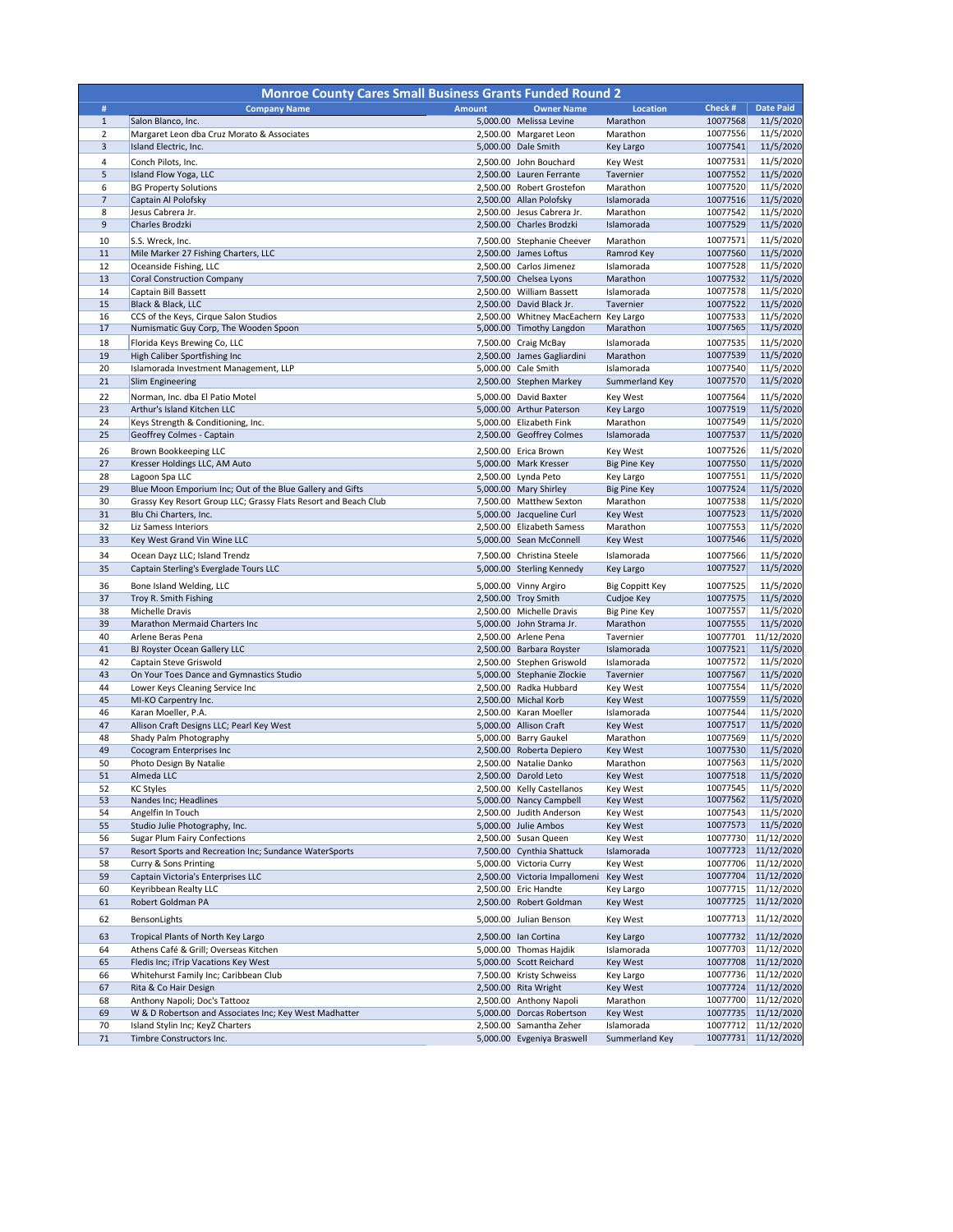| 72  | Ellis Quantitative Consulting Inc                        | 2,500.00 Jessica Stone                                 | Tavernier           | 10077707 | 11/12/2020                                           |
|-----|----------------------------------------------------------|--------------------------------------------------------|---------------------|----------|------------------------------------------------------|
| 73  | Lucie Bartak                                             | 2,500.00 Lucie Bartak                                  | Key West            | 10077719 | 11/12/2020                                           |
|     |                                                          |                                                        |                     |          |                                                      |
| 74  | Key West Closets Inc                                     | 2,500.00 Michael Trader                                | Key West            | 10077718 | 11/12/2020                                           |
| 75  | Key West Travel Guide, LLC                               | 5,000.00 Gordon Mackey                                 | <b>Key West</b>     | 10077714 | 11/12/2020                                           |
| 76  | Vinnie's Ventures                                        | 2,500.00 Vincent Marturano                             | <b>Big Pine Key</b> | 10077734 | 11/12/2020                                           |
| 77  | R Hendrick Construction Inc                              | 7,500.00 Randal Hendrick                               | Islamorada          | 10077722 | 11/12/2020                                           |
| 78  | Keys Phase One LLC; The Grand Guesthouse                 | 5,000.00 Michael Siok                                  | Key West            | 10077716 | 11/12/2020                                           |
| 79  | Spicy Camel Trading Company; Islamorada Coffee Roasters  | 5,000.00 Sharon Sealy                                  | Islamorada          | 10077729 | 11/12/2020                                           |
|     |                                                          |                                                        |                     |          |                                                      |
| 80  | Dirty South Dishes LLC                                   | 2,500.00 Guy Sextro                                    | Key West            | 10077709 | 11/12/2020                                           |
| 81  | Seaside Place Key West LLC                               | 2,500.00 Joyce Moore                                   | Key West            | 10077727 | 11/12/2020                                           |
| 82  | Southernmost Foot and Ankle Specialists, P.A.            | 7,500.00 Bradley Makimaa                               | Tavernier           | 10077728 | 11/12/2020                                           |
| 83  | Honey Do Charters LLC                                    | 2,500.00 Steven Stone                                  | Tavernier           | 10077711 | 11/12/2020                                           |
| 84  | Maskelle LLC                                             | 2,500.00 Caroline Guyer                                | Key Largo           | 10077745 | 11/17/2020                                           |
| 85  | <b>Kingbird Charters</b>                                 | 2,500.00 Craig Murdock                                 | Key West            | 10077717 | 11/12/2020                                           |
|     |                                                          |                                                        |                     |          |                                                      |
| 86  | Salt River Networks LLC; Banyan Group                    | 5,000.00 Brandon Cooper                                | Marathon            | 10077726 | 11/12/2020                                           |
| 87  | 3rd Generation Plumbing, Inc                             | 2,500.00 James Massaro                                 | Marathon            | 10077737 | 11/17/2020                                           |
| 88  | Milda's Garden Service Inc                               | 5,000.00 Miloslav Hamouz                               | Key West            | 10077764 | 11/17/2020                                           |
| 89  | <b>Big Pine Physical Therapy</b>                         | 5,000.00 Roger Evans                                   | <b>Big Pine Key</b> | 10077743 | 11/17/2020                                           |
| 90  | Maricell Salon & Spa                                     | 2,500.00 Laura Zielnicki-Peak                          | Key West            | 10077759 | 11/17/2020                                           |
| 91  | Andrea Ember                                             | 2,500.00 Andrea Ember                                  | Key West            | 10077739 | 11/17/2020                                           |
| 92  | Stimers Inc.                                             | 2,500.00 Ryan Stimers                                  | Key West            | 10077773 | 11/17/2020                                           |
|     |                                                          |                                                        |                     |          |                                                      |
| 93  | Total Temperature Control, Inc.                          | 5,000.00 Charles Roberts                               | <b>Key West</b>     | 10077778 | 11/17/2020                                           |
| 94  | Keys Technology Services Inc                             | 5,000.00 Piotr Staniak                                 | Key West            | 10077758 | 11/17/2020                                           |
| 95  | Bay and Reef Company of the Florida Keys                 | 5,000.00 Elizabeth Jolin                               | Islamorada          | 10077742 | 11/17/2020                                           |
| 96  | Annamarie Reckwerdt                                      | 2,500.00 Annamarie Reckwerdt Tavernier                 |                     | 10078517 | 11/24/2020                                           |
| 97  | <b>Sunset Glassblowers</b>                               | 2,500.00 Sally Battlin                                 | Sugarloaf Key       | 10077774 | 11/17/2020                                           |
| 98  | The Gay Rag Inc; Graffitti                               | 5,000.00 Neil Chamberlain                              | Key West            | 10077776 | 11/17/2020                                           |
| 99  | <b>Bone Island Adventures Inc</b>                        | 2,500.00 John Dieter Thompson Key West                 |                     | 10077757 | 11/17/2020                                           |
| 100 | EliizabethRae Wellness Spa LLC                           | 2,500.00 Erin Quinn                                    | Marathon            | 10077751 | 11/17/2020                                           |
|     |                                                          |                                                        |                     | 10077756 | 11/17/2020                                           |
| 101 | JSK Watersports of Florida Keys, Inc                     | 5,000.00 Deborah Norris                                | Islamorada          |          |                                                      |
| 102 | Weird Trees LLC                                          | 2,500.00 Jana Reeder                                   | Islamorada          |          | 10077780 11/17/2020                                  |
| 103 | Calypso Watersports & Charters                           | 5,000.00 Lance Holmquist                               | Key Largo           |          | 10078526 11/24/2020                                  |
| 104 | Nancy J Kaplitz MD                                       | 5,000.00 Nancy Kaplitz                                 | Key West            | 10077768 | 11/17/2020                                           |
| 105 | Mirage International Inc; Ibis Bay Resort                | 7,500.00 Christopher Hollans                           | <b>Key West</b>     | 10077766 | 11/17/2020                                           |
| 106 | Gallery of the Arts                                      | 2,500.00 Lisa Herman                                   | Tavernier           | 10077753 | 11/17/2020                                           |
| 107 | La Figa Barbershop, LLC                                  | 2,500.00 Luis Guerrero                                 | Key Largo           | 10077762 | 11/17/2020                                           |
| 108 | CoffeeMill Dance Studio                                  | 2,500.00 Penny Toni Leto                               | Key West            | 10077771 | 11/17/2020                                           |
| 109 | Touch of Gold LLC                                        | 2,500.00 Gulu Alwani                                   | <b>Key West</b>     | 10077779 | 11/17/2020                                           |
| 110 | Art Dept                                                 | 2,500.00 Leigh Ann Schuler                             | Cudjoe Key          | 10077761 | 11/17/2020                                           |
| 111 | Lazy Dog Adventures LLC                                  | 7,500.00 Sue Cooper                                    | <b>Key West</b>     | 10077760 | 11/17/2020                                           |
| 112 | Chesters Marine Repair LLC                               | 5,000.00 Chester DeRon                                 | Tavernier           | 10077746 | 11/17/2020                                           |
|     |                                                          |                                                        |                     |          |                                                      |
| 113 | <b>ECI Construction Inc</b>                              | 5,000.00 John Jackson                                  | <b>Key West</b>     | 10077750 | 11/17/2020                                           |
| 114 | Anthony's Accurate Painting                              | 2,500.00 Anthony Mirto                                 | Key Largo           | 10077740 | 11/17/2020                                           |
| 115 | Iris Moore Photography                                   | 2,500.00 Iris Moore Smith                              | <b>Key West</b>     | 10077754 | 11/17/2020                                           |
| 116 | Coastal Docks LLC                                        | 7,500.00 Jan Hogeboom                                  | Marathon            | 10077747 | 11/17/2020                                           |
| 117 | Deep Blue Ventures LLC                                   | 2,500.00 James Chota                                   | Tavernier           | 10078055 | 11/20/2020                                           |
| 118 | KW Dolphin Deli, LLC                                     | 5,000.00 Steven Sellers                                | Key West            | 10078057 | 11/20/2020                                           |
| 119 | Ego Scooters Key West                                    | 5,000.00 John Jackson                                  | <b>Key West</b>     | 10078059 | 11/20/2020                                           |
| 120 | Wheels 2 Go, LLC                                         | 2,500.00 Gary Dowdell                                  | Marathon            | 10078089 | 11/20/2020                                           |
| 121 | Isle of Bones LLC                                        | 2,500.00 Frank Everhart                                | Key West            | 10078062 | 11/20/2020                                           |
| 122 | Cabana Realty, Inc.                                      | 2,500.00 Charles Lee                                   | Key West            | 10078050 | 11/20/2020                                           |
| 123 | Ionian Investments Inc; Key Communications & Security    | 2,500.00 Jesse Miller                                  | Islamorada          | 10078065 | 11/20/2020                                           |
|     |                                                          |                                                        |                     |          |                                                      |
| 124 | On the Rox Real Estate LLC                               | 2,500.00 Marilyn Wilbarger                             | Key West            | 10078074 | 11/20/2020                                           |
| 125 | Miller Aesthetic Medicine, LLC                           | 5,000.00 Valerie Frawley                               | Tavernier           | 10078072 | 11/20/2020                                           |
| 126 | Sun Jinka, LLC dba Key Lime Pie Bakery                   | 5,000.00 MeiLi Ellis                                   | Key West            | 10078078 | 11/20/2020                                           |
| 127 | Unlimited Tech, Inc.                                     | 2,500.00 John Michael Grodzins Sugarloaf Key           |                     | 10078086 | 11/20/2020                                           |
|     |                                                          |                                                        |                     | 10078068 | 11/20/2020                                           |
| 128 | Steam Queen                                              | 2,500.00 Jennifer Ryan                                 | Key West            |          |                                                      |
| 129 | Edgar LLC; Croissants de France                          | 7,500.00 Mathieu Byrotheau                             | Key West            | 10078058 | 11/20/2020                                           |
| 130 | <b>Teemus Charters</b>                                   | 5,000.00 Tracy Crow                                    | Key West            | 10078082 | 11/20/2020                                           |
| 131 | WHM Renovations, Inc.                                    | 2,500.00 Wade Morgan                                   | Key West            | 10078090 | 11/20/2020                                           |
| 132 | Teresa Lessner                                           | 2,500.00 Teresa Lessner                                | Marathon            | 10078083 | 11/20/2020                                           |
| 133 | Marian Joy Ring LLC; Scatter Joy Bodywork                | 2,500.00 Marian Ring                                   | <b>Big Pine Key</b> |          | 10078568 11/24/2020                                  |
|     |                                                          |                                                        |                     |          |                                                      |
| 134 | Island Rx LLC; Island Pharmacy                           | 5,000.00 Allisson Zettwoch                             | Tavernier           | 10078067 | 11/20/2020                                           |
| 135 |                                                          |                                                        |                     |          | 11/20/2020                                           |
| 136 | Tails 2 Sails Inc                                        | 2,500.00 Charles Donney                                | <b>Key West</b>     | 10078080 |                                                      |
|     | Alvin and the Painters LLC                               | 5,000.00 Alvin Frazier                                 | Key West            | 10078049 | 11/20/2020                                           |
| 137 | Isla Nails LLC                                           | 2,500.00 Thuy Walter                                   | <b>Big Pine Key</b> | 10078066 | 11/20/2020                                           |
|     | <b>Charter Seaclusion</b>                                | 2,500.00 Charles Butler                                |                     | 10078051 |                                                      |
| 138 |                                                          |                                                        | Key West            |          | 11/20/2020                                           |
| 139 | Mary Humelsine                                           | 2,500.00 Mary Humelsine                                | Islamorada          | 10078071 | 11/20/2020                                           |
| 140 | Finz Dive Center Inc.                                    | 5,000.00 Robert Trossett                               | Key West            | 10078060 | 11/20/2020                                           |
| 141 | Yankee Capts Offshore Fishing Inc                        | 5,000.00 Gregory Mercurio                              | <b>Key West</b>     | 10078091 | 11/20/2020                                           |
| 142 | Navigate-US Inc                                          | 2,500.00 Bruce Pelkey                                  | Duck Key            | 10078073 |                                                      |
| 143 | David Denkert                                            | 2,500.00 David Denkert                                 | Islamorada          | 10078054 | 11/20/2020                                           |
|     |                                                          |                                                        |                     |          | 11/20/2020                                           |
| 144 | Vantage Energy Consulting                                | 2,500.00 Jean Ann Gormley                              | Cudjoe Key          | 10078087 |                                                      |
| 145 | Islamorada Mercantile                                    | 2,500.00 Susan Johnson                                 | Islamorada          | 10078079 |                                                      |
| 146 | Key West Fine Art                                        | 2,500.00 Alan Kennish III                              | Key West            | 10078560 |                                                      |
| 147 | Polished                                                 | 2,500.00 Talitha Stanley                               | Key Largo           | 10078593 | 11/20/2020<br>11/20/2020<br>11/24/2020<br>11/24/2020 |
| 148 | Key West Fly Fishing                                     | 2,500.00 Dexter Simmons                                | Sugarloaf Key       | 10078534 | 11/24/2020                                           |
| 149 | Zubek Interiors, Inc.                                    | 2,500.00 Rebekah Ash                                   | <b>Key West</b>     |          |                                                      |
| 150 | <b>Tackle Buster Charters LLC</b><br>Alpha Electric, LLC | 2,500.00 Michael Douin<br>2,500.00 Bogdan Mihail Botis | Cudjoe Key          | 10078592 | 11/24/2020<br>10078515 11/24/2020                    |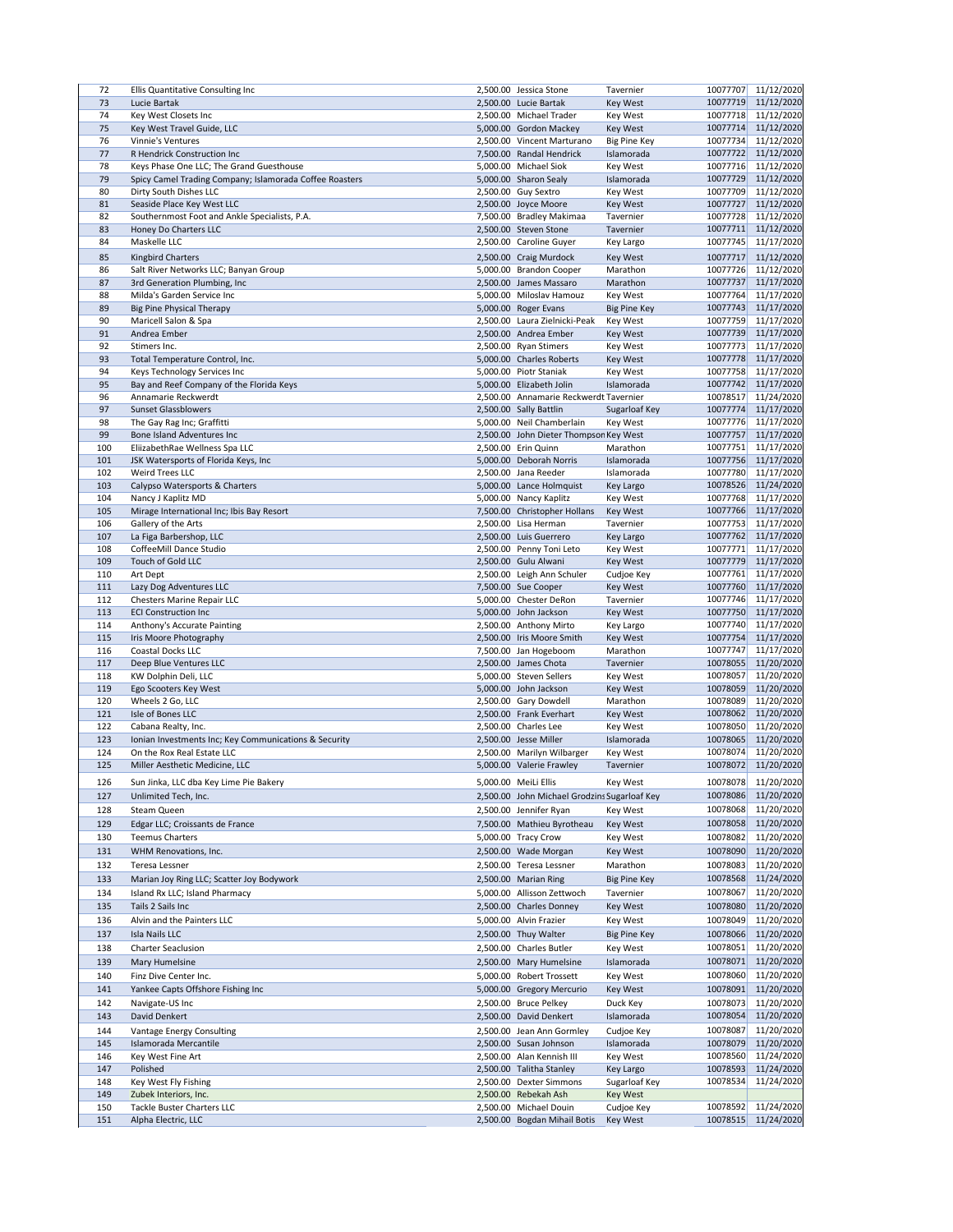| 152 | Salty Sully's Sealife                                                | 2,500.00 Stephen Sullivan                    | <b>Big Pine Key</b> | 10078585 | 11/24/2020          |
|-----|----------------------------------------------------------------------|----------------------------------------------|---------------------|----------|---------------------|
| 153 | Larry Blackburn Photography                                          | 2,500.00 Larry Blackburn                     | Key West            | 10078565 | 11/24/2020          |
| 154 | Dashland Hospitality Group LLC; Tropical Cottages                    | 5,000.00 Sheila Lawyer                       | Marathon            | 10078532 | 11/24/2020          |
|     |                                                                      |                                              |                     | 10078527 | 11/24/2020          |
| 155 | Charlene Nguyen                                                      | 2,500.00 Charlene Nguyen                     | Key West            |          |                     |
| 156 | Odyssea SportFishing Inc.                                            | 2,500.00 Rush Maltz                          | Key West            | 10078576 | 11/24/2020          |
| 157 | Diego Rouylle                                                        | 2,500.00 Diego Rouylle                       | Sugarloaf Key       | 10078535 | 11/24/2020          |
| 158 | Double Crown LLC; Reef Roamer Catamaran                              | 5,000.00 Terry Adams                         | Tavernier           | 10078537 | 11/24/2020          |
| 159 | <b>Stormy Marine Services LLC</b>                                    | 2,500.00 Bradley Bockoven                    | <b>Big Pine Key</b> | 10078525 | 11/24/2020          |
| 160 | Kristof Electric Technologies, Inc.                                  | 5,000.00 Krystof Madro                       | <b>Key West</b>     |          |                     |
| 161 | <b>Lovely Nails</b>                                                  | 2,500.00 Tuyen Nguyen                        | <b>Key West</b>     | 10078567 | 11/24/2020          |
| 162 | <b>Forever Studios</b>                                               | 2,500.00 Giancarlo Espinosa                  | Key West            | 10078548 | 11/24/2020          |
| 163 | Bloom                                                                | 5,000.00 Alaina West                         | Tavernier           | 10078514 | 11/24/2020          |
|     |                                                                      |                                              |                     |          |                     |
| 164 | Key West Gallery                                                     | 7,500.00 Kellie Apert                        | Key West            | 10078561 | 11/24/2020          |
| 165 | Peter Arnow dba Spectrum Imaging                                     | 2,500.00 Peter Arnow                         | Key West            | 10078579 | 11/24/2020          |
| 166 | Hope's Cleaning                                                      | 2,500.00 Hope Bockoven                       | <b>Big Pine Key</b> | 10078556 | 11/24/2020          |
| 167 | Florida Waves LLC; Hair By Debra                                     | 2,500.00 Debra Covey                         | Islamorada          | 10078547 | 11/24/2020          |
| 168 | Dean Parkinson                                                       | 2,500.00 Dean Parkinson                      | Tavernier           | 10078533 | 11/24/2020          |
|     |                                                                      |                                              |                     |          |                     |
| 169 | Bernd Altmeier; Recreational Marine Services                         | 2,500.00 Bernd Alteimer                      | Key Largo           | 10078523 | 11/24/2020          |
| 170 | Pinnacle ABA Services Inc; The Pinnacle Group                        | 7,500.00 Jessica Mafera                      | Key West            | 10078581 | 11/24/2020          |
| 171 | <b>GA Contractors</b>                                                | 5,000.00 Manuel Hayug                        | Marathon            | 10078549 | 11/24/2020          |
| 172 | Duck Key Realty, Inc.                                                | 5,000.00 Kristen Brenner                     | Duck Key            | 10078538 | 11/24/2020          |
| 173 | Grey Ghost Charters, LLC                                             | 2,500.00 Jared Cyr                           | Key West            | 10078553 | 11/24/2020          |
| 174 | Piece Of The Pie, LLC                                                | 5,000.00 Ethan Wallace                       | Marathon            | 10078580 | 11/24/2020          |
| 175 | Tourism Consulting Corp; Julie Brown Biz                             | 2,500.00 Julie Brown                         | Key West            | 10078600 | 11/24/2020          |
|     |                                                                      |                                              |                     |          |                     |
| 176 | Sibylle Forster                                                      | 2,500.00 Sibylle Forster                     | Key West            | 10078586 | 11/24/2020          |
| 177 | <b>Tarpon Time Inc</b>                                               | 5,000.00 Jeffrey Malone                      | Marathon            | 10078594 | 11/24/2020          |
| 178 | Cindy's Custom Linens, LLC                                           | 5,000.00 Cynthia Williams                    | Cudjoe Key          | 10078528 | 11/24/2020          |
| 179 | Keys Concierge Service LLC; Fintastic Fishing Charters               | 2,500.00 James Patterson                     | Tavernier           | 10078563 | 11/24/2020          |
| 180 | Keyeazy Home Inspections Inc                                         | 2,500.00 Alecheia Lee Williams Sugarloaf Key |                     | 10078562 | 11/24/2020          |
|     | Elisa Levy Seminars, Inc.                                            | 2,500.00 Elisa Levy                          |                     | 10078540 | 11/24/2020          |
| 181 |                                                                      |                                              | Key West            |          |                     |
| 182 | Paula's Skin Care                                                    | 2,500.00 Paula Farr                          | Key Largo           |          | 10078577 11/24/2020 |
| 183 | Lady Nails                                                           | 2,500.00 Anh Spagnolo                        | Key West            | 10078516 | 11/24/2020          |
| 184 | <b>Nautical Quest Adventures LLC</b>                                 | 2,500.00 Spurgeon Putnam                     | Key Largo           | 10078574 | 11/24/2020          |
| 185 | Allergic to Land Charters, LLC                                       | 2,500.00 Suzanne Du Bon                      | Key Largo           |          |                     |
| 186 | Sun Day Inc; Sundiver Snorkel Tours                                  | 7,500.00 Gerald Theiss                       | Key Largo           | 10078591 | 11/24/2020          |
| 187 | The Green Pineapple, LLC                                             | 7,500.00 Jennifer Hulse                      | Key West            | 10078552 | 11/24/2020          |
| 188 | Miss Shell Seafood, Inc.                                             | 2,500.00 Scott Vaeth                         | Tavernier           | 10078571 | 11/24/2020          |
| 189 | Aunt Jeni Inc; Happy Feathers, Captains Imports                      | 5,000.00 Leon Dermer                         | Key Largo           | 10078520 | 11/24/2020          |
| 190 | <b>Terramar Environmental Services Inc</b>                           |                                              |                     | 10078595 | 11/24/2020          |
|     |                                                                      | 5,000.00 Rowena Garcia                       | Sugarloaf Key       |          |                     |
| 191 | FL Keys Yoga LLC                                                     | 2,500.00 Kimberly Hanna                      | Marathon            | 10078543 | 11/24/2020          |
| 192 | Florida Keys Reel Adventures                                         | 2,500.00 Kevin Johnsen                       | Marathon            | 10078546 | 11/24/2020          |
| 193 | East on the West Side, Inc.                                          | 5,000.00 Masafumi Yoshimoto Key West         |                     | 10078539 | 11/24/2020          |
| 194 | Thousand Sunsets LLC; Caribbean Soul Charters                        | 2,500.00 Barry franzen                       | Marathon            | 10078597 | 11/24/2020          |
| 195 | Katina Kadoglou                                                      | 2,500.00 Katina Kodoglou                     | Key West            | 10078559 | 11/24/2020          |
| 196 | Daria A Stone LMT                                                    | 2,500.00 Daria Stone                         | Key West            | 10078531 | 11/24/2020          |
| 197 | <b>Heather Grayson</b>                                               | 2,500.00 Heather Grayson                     | Summerland Key      | 10078555 | 11/24/2020          |
|     |                                                                      |                                              | Islamorada          | 10078614 | 12/2/2020           |
| 198 | Florida Keys Spearfishing Co; Islamorada Dive Center                 | 2,500.00 Eric Billips                        |                     |          |                     |
| 199 | Sarah Brawer, M.A.                                                   | 2,500.00 Sarah Brawer                        | Marathon            | 10078645 | 12/2/2020           |
| 200 | Capt. Craigs                                                         | 7,500.00 Justin Andrews                      | Tavernier           | 10078601 | 12/2/2020           |
| 201 | The Marathon Lady of the Florida Keys, Inc.                          | 5,000.00 George Wohlers                      | Marathon            | 10078637 | 12/2/2020           |
| 202 | Gold Eagle Music, Inc                                                | 2,500.00 Gerd Rube                           | <b>Key West</b>     | 10078618 | 12/2/2020           |
| 203 | A-WAX Floor & Window Cleaning                                        | 2,500.00 Robert Britz                        | Marathon            | 10078602 | 12/2/2020           |
| 204 | Miss Inclined Fishing Charters                                       | 2,500.00 Lindsay Harper                      | Key West            | 10078640 | 12/2/2020           |
| 205 | Capt. Bruce Kelk                                                     | 2,500.00 Bruce Kelk                          | Key West            | 10078608 | 12/2/2020           |
|     |                                                                      |                                              |                     |          |                     |
| 206 | Goal Line Embroidery, Inc.                                           | 5,000.00 Michael Lew Rodrigue Key West       |                     | 10078617 | 12/2/2020           |
| 207 | Cimplement Inc                                                       | 5,000.00 Per Cedergren                       | Islamorada          | 10078610 | 12/2/2020           |
| 208 | Fishbusterz Retail LLC                                               | 7,500.00 Colleen Quirk                       | Key West            | 10078542 | 11/24/2020          |
| 209 | Elizabeth Acar                                                       | 2,500.00 Elizabeth Acar                      | Key West            | 10078613 | 12/2/2020           |
| 210 | Salt Hair Salon                                                      | 5,000.00 Jennifer Schmadebeck Tavernier      |                     | 10078644 | 12/2/2020           |
| 211 | <b>Beyond Traditional Wellness</b>                                   | 2,500.00 Christopher Merrell                 | Tavernier           | 10078607 | 12/2/2020           |
| 212 | The Weekly Media Group LLC; Key West Weekly, Upper Keys Weekky, Keys | 5,000.00 Jason Koler                         | Key West            | 10078653 | 12/2/2020           |
| 213 | McConnell Corporation; Flamingo Crossing                             | 5,000.00 Eleanor McConnell                   | <b>Key West</b>     | 1078638  | 12/2/2020           |
| 214 | Ciao Bella Salon & Day Spa                                           | 5,000.00 Xhiliola Rrosh                      | Islamorada          | 10078609 | 12/2/2020           |
|     |                                                                      |                                              |                     |          |                     |
| 215 | <b>Sanford Mortgage Corporation</b>                                  | 5,000.00 Julie Wallace                       | <b>Key West</b>     |          |                     |
| 216 | Key Largo Undersea Water Park Inc                                    | 5,000.00 Teresa McKinna                      | Key Largo           | 10078627 | 12/2/2020           |
| 217 | Work A Pole, LLC                                                     | 2,500.00 Rachel Bowman                       | Marathon            | 10078658 | 12/2/2020           |
| 218 | Woodsnacks, LLC                                                      | 5,000.00 Kamil Cerny                         | Key West            | 10078657 | 12/2/2020           |
| 219 | The Optical Shoppe of the FL Keys Inc                                | 5,000.00 Jeanne Deautels                     | Marathon            | 10078652 | 12/2/2020           |
| 220 | Small Chef at Large, Inc.                                            | 2,500.00 Jennifer Cornell                    | Key West            | 10078623 | 12/2/2020           |
| 221 | Seaside Chiropractic Inc                                             | 5,000.00 Leslie Merritt                      | Key Largo           | 10078647 | 12/2/2020           |
| 222 | Ray & Deb Inc                                                        | 2,500.00 Debra Sidorski                      | Key West            | 10078642 | 12/2/2020           |
| 223 | <b>Keys Quality Cleaning</b>                                         | 2,500.00 Grant Lamarche                      | <b>Big Pine Key</b> | 10078633 | 12/2/2020           |
|     |                                                                      |                                              |                     |          |                     |